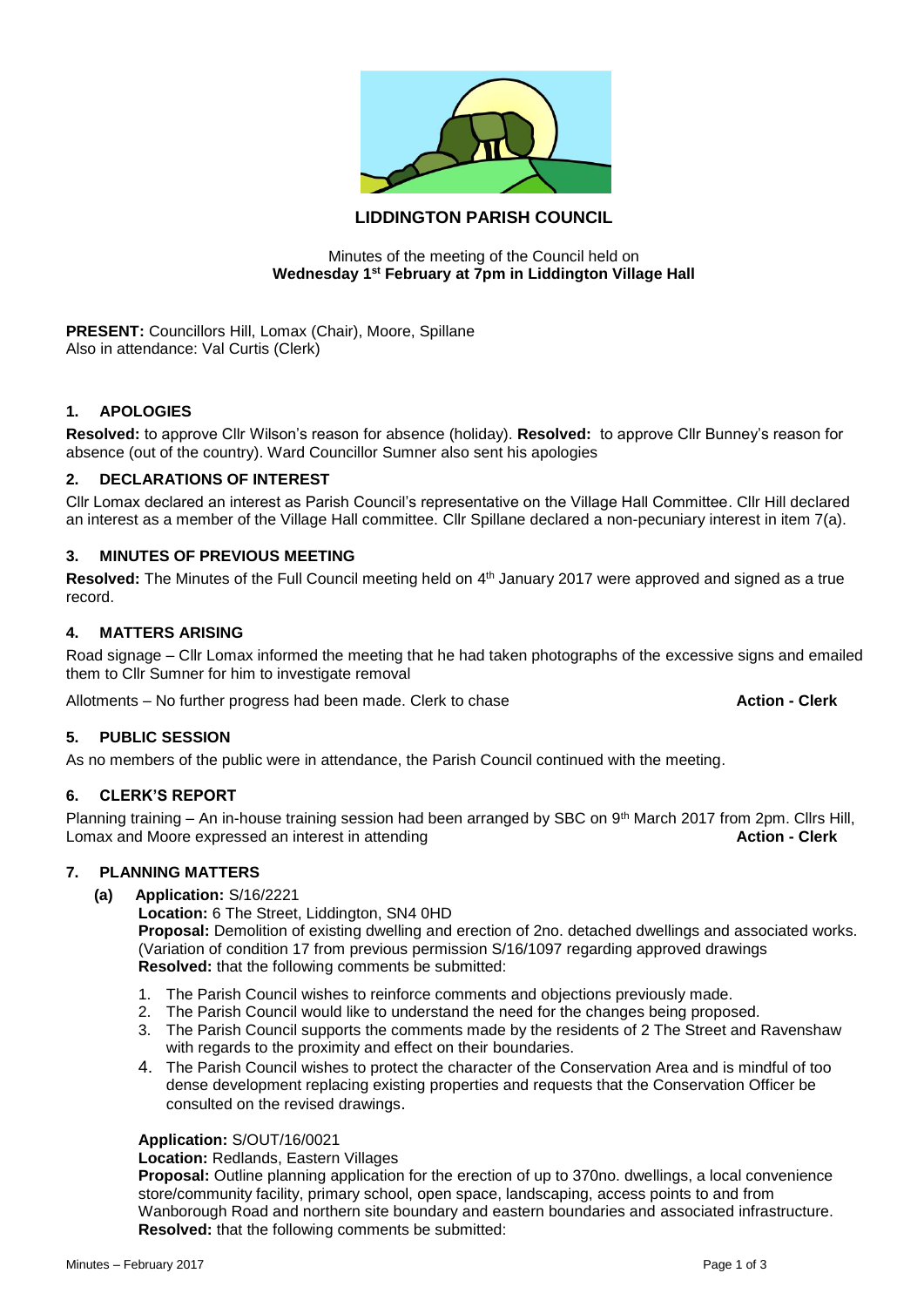Further to our earlier submissions in February and July 2016, Liddington Parish Council has reconsidered the above planning application and wishes to reinforce our comments and objections:

- 1. The development is premature and not sustainable in its current form due to its isolation and the construction timescales being well ahead of an adequate infrastructure and services planned for later phases of the NEV development.
- 2. The number of dwellings being proposed is almost 10 times those quoted in the Swindon Local Plan, why and how is this allowed to happen?
- 3. The nearest facilities will be in Wanborough, Covingham and beyond via a road with no footpaths. This will be dangerous and extremely unsafe with an increase the number of vehicles using the existing access roads and with minimal public transport facilities. With the main access route into and out of the development area being via Wanborough Road and subsequently onto Merlin Way or via Wanborough and Liddington, this is totally unacceptable and will create rat runs.
- 4. We understand this site is also affected by flooding which was clear to see in January on the Wanborough Road which is where entrance to this development will be created.
- 5. We request that the NEV is looked at in its entirety so that priority is given to the necessary services and transport infrastructure for the new communities so as not to severely impact existing settlements during the protracted development.
- 6. The southern link road through to Commonhead and through to the A420 must be given a high priority and it is necessary to ensure that the wider infrastructure will cope, for example at Commonhead where other traffic issues (GWH, M4 Junction 15) need further attention.

### **Application:** S/16/2196

**Location:** The Cooperative Childcare, GWH, Marlborough Road, Swindon SN3 6BB **Proposal:** Erection of a single storey extension **Resolved:** that the following comments be submitted:

The Parish Council objects to this application on the following grounds: With the increase in children and therefore the need for more staff, this will create more traffic with less parking spaces being available which is already a known problem

## **Application:** S/HOU/17/0080

**Location:** Parsonage Yard, Church Road, Liddington **Proposal:** Installation of new windows and doors and rendering to external walls of the bungalow **Resolved:** that the following comment be submitted:

The Parish Council has no objections or comments to make to this application

### **Application:** S/RES/16/2203

**Location:** Parcel P7 Badbury Park, Commonhead, Swindon **Proposal:** Reserved matters application for 84 residential dwellings including details of the layout, scale appearance, access and landscaping following outline application S/10/0842 **Resolved:** that the following comment be submitted

The Parish Council has no objections to this application

**(b) To note any decisions** – it was noted that no decisions had been made

## **8. WARD COUNCILLOR REPORT**

There was no Ward Councillor's report as Councillor Sumner was unable to attend the meeting

## **9. VILLAGE MATTERS**

**(a) To agree tasks for the Lengthsman to undertake this month –** Clerk confirmed that she had spoken to Mark Reynolds and he would be doing the remainder of the work requested by Cllr Wilson during February.

Three stiles were in need of repair – top of the playing field, the TINS footpath and at the top of Medbourne Lane. The stile at the bottom of B4192, by the pile of manure needed adjustment. Damage had been done to Jubilee Gardens, possibly by a Thamesdown bus. The Cllrs to investigate and report back

It was also noted that the Thames Water contractors for the new pipe being laid were creating a mess

**(b) To provide an update with regards to services transfer from the Borough Council –** The Clerk gave an overview of the meeting held for the rural parishes with regards to fly-tipping, removal of dead animals and graffiti that was held at Highworth Town Council offices. It was noted that the Clerk of Haydon Wick Parish Council would be taking over as the deputy secretary of the SAC until formal handover in April and